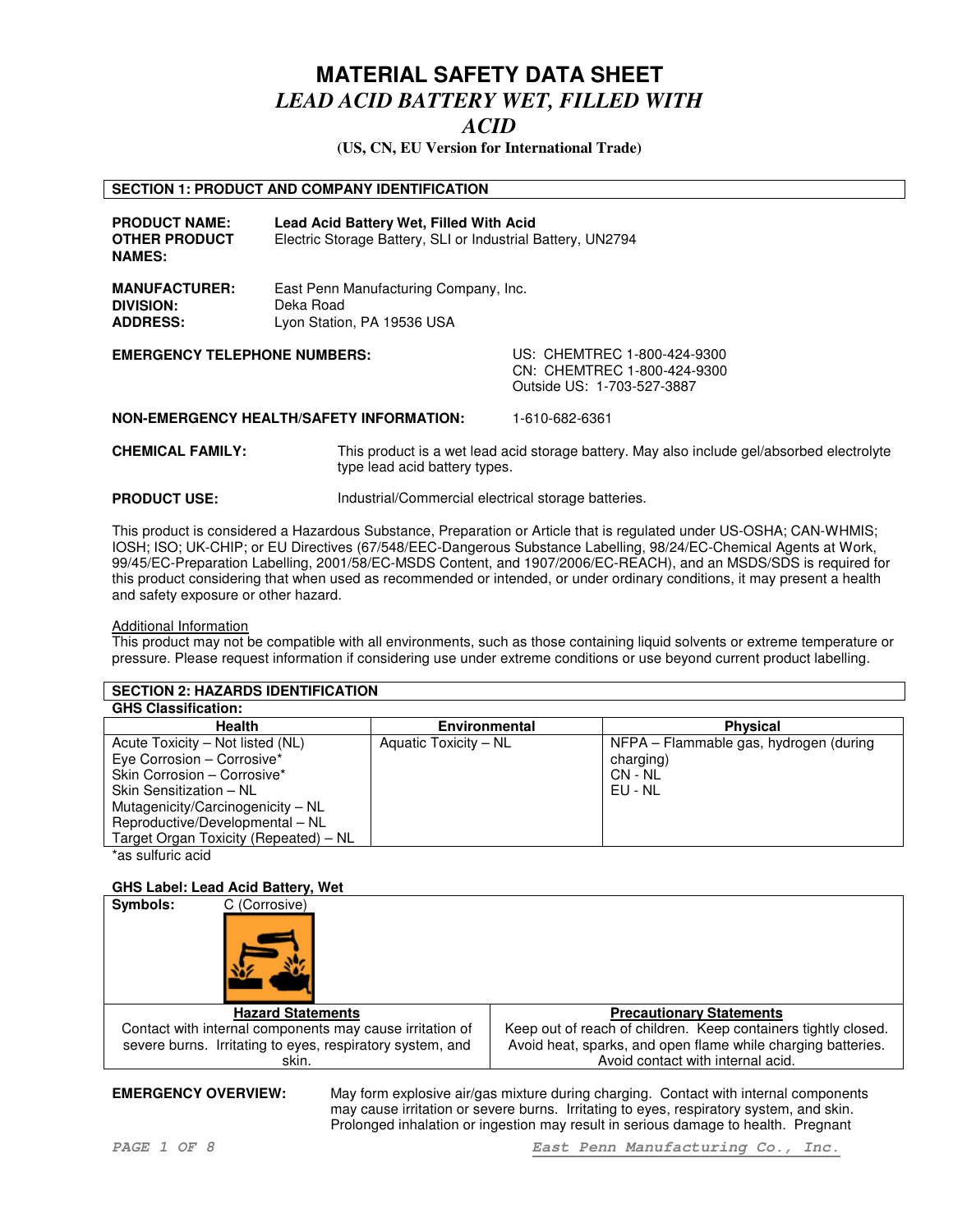## *ACID*

#### **(US, CN, EU Version for International Trade)**

women exposed to internal components may experience reproductive/developmental effects.

#### **POTENTIAL HEALTH EFFECTS:**

| EYES:              | Direct contact of internal electrolyte liquid with eyes may cause severe burns or blindness.                                                                                                                                                             |
|--------------------|----------------------------------------------------------------------------------------------------------------------------------------------------------------------------------------------------------------------------------------------------------|
| SKIN:              | Direct contact of internal electrolyte liquid with the skin may cause skin irritation or damaging burns.                                                                                                                                                 |
| <b>INGESTION:</b>  | Swallowing this product may cause severe burns to the esophagus and digestive tract and harmful or<br>fatal lead poisoning. Lead ingestion may cause nausea, vomiting, weight loss, abdominal spasms,<br>fatique, and pain in the arms, legs and joints. |
| <b>INHALATION:</b> | Respiratory tract irritation and possible long-term effects.                                                                                                                                                                                             |

#### **ACUTE HEALTH HAZARDS:**

Repeated or prolonged contact may cause mild skin irritation.

#### **CHRONIC HEALTH HAZARDS:**

Lead poisoning if persons are exposed to internal components of the batteries. Lead absorption may cause nausea, vomiting, weight loss, abdominal spasms, fatigue, and pain in the arms, legs and joints. Other effects may include central nervous system damage, kidney dysfunction, and potential reproductive effects. Chronic inhalation of sulfuric acid mist may increase the risk of lung cancer.

#### **MEDICAL CONDITIONS GENERALLY AGGRAVATED BY EXPOSURE:**

Respiratory and skin diseases may predispose the user to acute and chronic effects of sulfuric acid and/or lead. Children and pregnant women must be protected from lead exposure. Persons with kidney disease may be at increased risk of kidney failure.

Additional Information

No health effects are expected related to normal use of this product as sold.

#### **SECTION 3: COMPOSITION/INFORMATION ON INGREDIENTS**

| <b>INGREDIENTS (Chemical/Common Names):</b> | <b>CAS No.:</b> | $%$ by Wt:          | EC No.:   |
|---------------------------------------------|-----------------|---------------------|-----------|
| Lead, inorganic                             | 7439-92-1       | 43–70 (average: 65) | 231-100-4 |
| Sulfuric acid                               | 7664-93-9       | 20–44 (average: 25) | 231-639-5 |
| Antimony                                    | 7440-36-0       | $0-4$ (average: 1)  | 231-146-5 |
| Arsenic                                     | 7440-38-2       | ${<}0.01$           | 231-148-6 |
| Polypropylene                               | 9003-07-0       | $5-10$ (average: 8) | NA.       |
| NA: Not applicable; ND: Not determined      |                 |                     |           |

#### Additional Information

These ingredients reflect components of the finished product related to performance of the product as distributed into commerce.

#### **SECTION 4: FIRST AID MEASURES**

|                    | <b>EYE CONTACT:</b> Flush eyes with large amounts of water for at least 15 minutes. Seek immediate medical attention if<br>eyes have been exposed directly to acid.                                                     |
|--------------------|-------------------------------------------------------------------------------------------------------------------------------------------------------------------------------------------------------------------------|
|                    | <b>SKIN CONTACT:</b> Flush affected area(s) with large amounts of water using deluge emergency shower, if available,<br>shower for at least 15 minutes. Remove contaminated clothing. If symptoms persist, seek medical |
|                    | attention.                                                                                                                                                                                                              |
| <b>INGESTION:</b>  | If swallowed, give large amounts of water. Do NOT induce vomiting or aspiration into the lungs may<br>occur and can cause permanent injury or death.                                                                    |
| <b>INHALATION:</b> | If breathing difficulties develop, remove person to fresh air. If symptoms persist, seek medical<br>attention.                                                                                                          |

#### **SECTION 5: FIRE-FIGHTING MEASURES**

#### **SUITABLE/UNSUITABLE EXTINGUISHING MEDIA:**

Dry chemical, carbon dioxide, water, foam. Do not use water on live electrical circuits.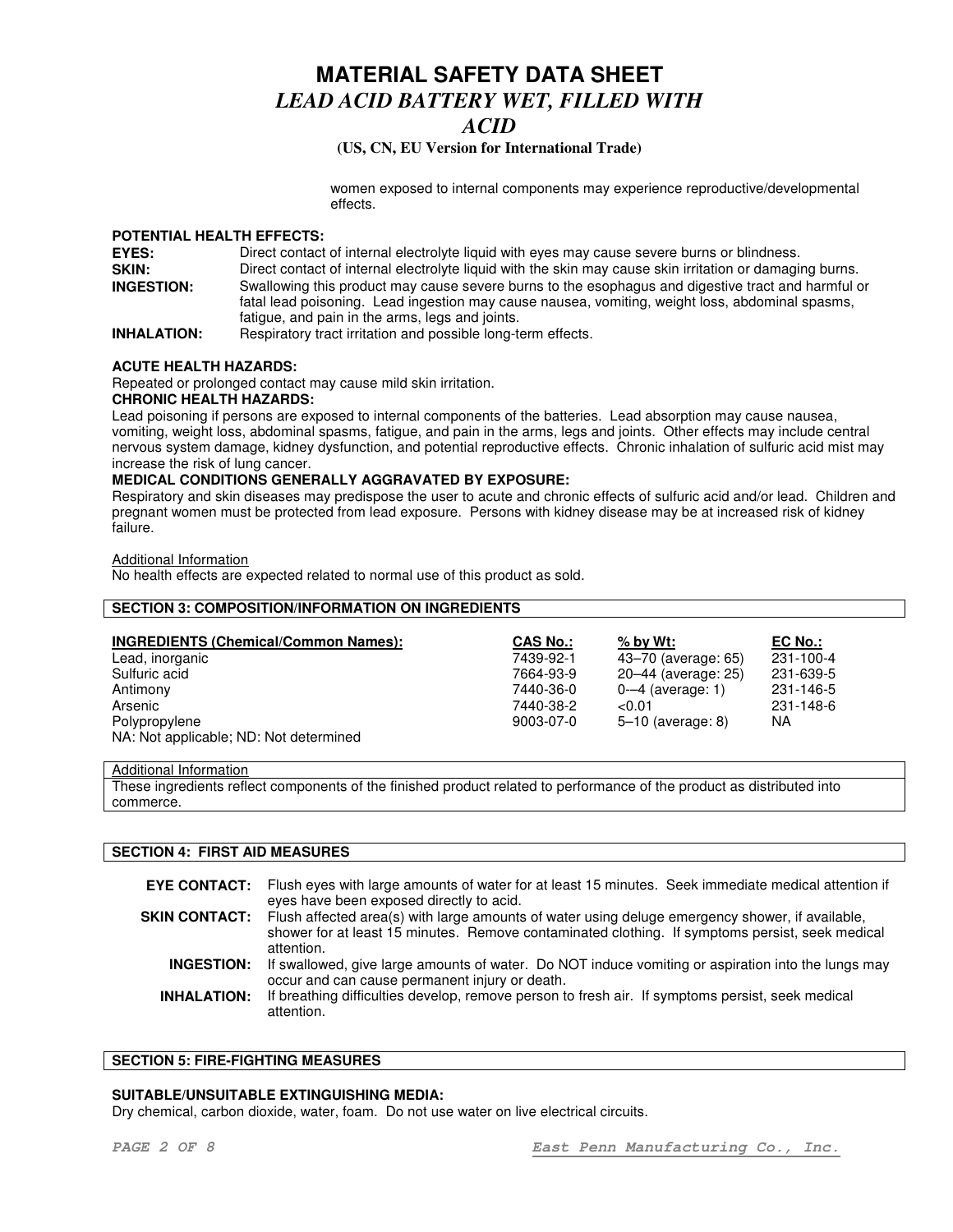### *ACID*

**(US, CN, EU Version for International Trade)**

#### **SPECIAL FIREFIGHTING PROCEDURES & PROTECTIVE EQUIPMENT:**

Use appropriate media for surrounding fire. Do not use carbon dioxide directly on cells. Avoid breathing vapours. Use full protective equipment (bunker gear) and self-contained breathing apparatus.

#### **UNUSUAL FIRE AND EXPLOSION HAZARDS:**

Batteries evolve flammable hydrogen gas during charging and may increase fire risk in poorly ventilated areas near sparks, excessive heat or open flames.

#### **SPECIFIC HAZARDS IN CASE OF FIRE:**

Thermal shock may cause battery case to crack open. Containers may explode when heated.

#### Additional Information

Firefighting water runoff and dilution water may be toxic and corrosive and may cause adverse environmental impacts.

#### **SECTION 6: ACCIDENTAL RELEASE MEASURES**

#### **PERSONAL PRECAUTIONS:**

Avoid Contact with Skin. Neutralize any spilled electrolyte with neutralizing agents, such as soda ash, sodium bicarbonate, or very dilute sodium hydroxide solutions.

#### **ENVIRONMENTAL PRECAUTIONS:**

Prevent spilled material from entering sewers and waterways.

#### **SPILL CONTAINMENT & CLEANUP METHODS/MATERIALS:**

Add neutralizer/absorbent to spill area. Sweep or shovel spilled material and absorbent and place in approved container. Dispose of any non-recyclable materials in accordance with local, state, provincial or federal regulations.

#### Additional Information

**Lead acid batteries and their plastic cases are recyclable.** Contact your East Penn representative for recycling information.

#### **SECTION 7: HANDLING AND STORAGE**

#### **PRECAUTIONS FOR SAFE HANDLING AND STORAGE:**

- Keep containers tightly closed when not in use.
- If battery case is broken, avoid contact with internal components.
- Do not handle near heat, sparks, or open flames.
- Protect containers from physical damage to avoid leaks and spills.
- Place cardboard between layers of stacked batteries to avoid damage and short circuits.
- Do not allow conductive material to touch the battery terminals. A dangerous short-circuit may occur and cause battery failure and fire.

#### **OTHER PRECAUTIONS (e.g.; Incompatibilities):**

Keep away from combustible materials, organic chemicals, reducing substances, metals, strong oxidizers and water.

#### **SECTION 8: EXPOSURE CONTROLS/PERSONAL PROTECTION**

#### **ENGINEERING CONTROLS/SYSTEM DESIGN INFORMATION:**

Charge in areas with adequate ventilation.

**VENTILATION:**

General dilution ventilation is acceptable.

#### **RESPIRATORY PROTECTION:**

Not required for normal conditions of use. See also special firefighting procedures (Section 5).

#### **EYE PROTECTION:**

Wear protective glasses with side shields or goggles.

#### **SKIN PROTECTION:**

Wear chemical resistant gloves as a standard procedure to prevent skin contact.

**OTHER PROTECTIVE CLOTHING OR EQUIPMENT:** Chemically impervious apron and face shield recommended when adding water or electrolyte to batteries.

### **Wash Hands after handling.**

#### **EXPOSURE GUIDELINES & LIMITS:**

OSHA Permissible Exposure Limit (PEL/TWA) Lead, inorganic (as Pb)

 $0.05 \text{ ma/m}^3$ Sulfuric acid 1.00 mg/m $3$ 

*PAGE 3 OF 8 East Penn Manufacturing Co., Inc.*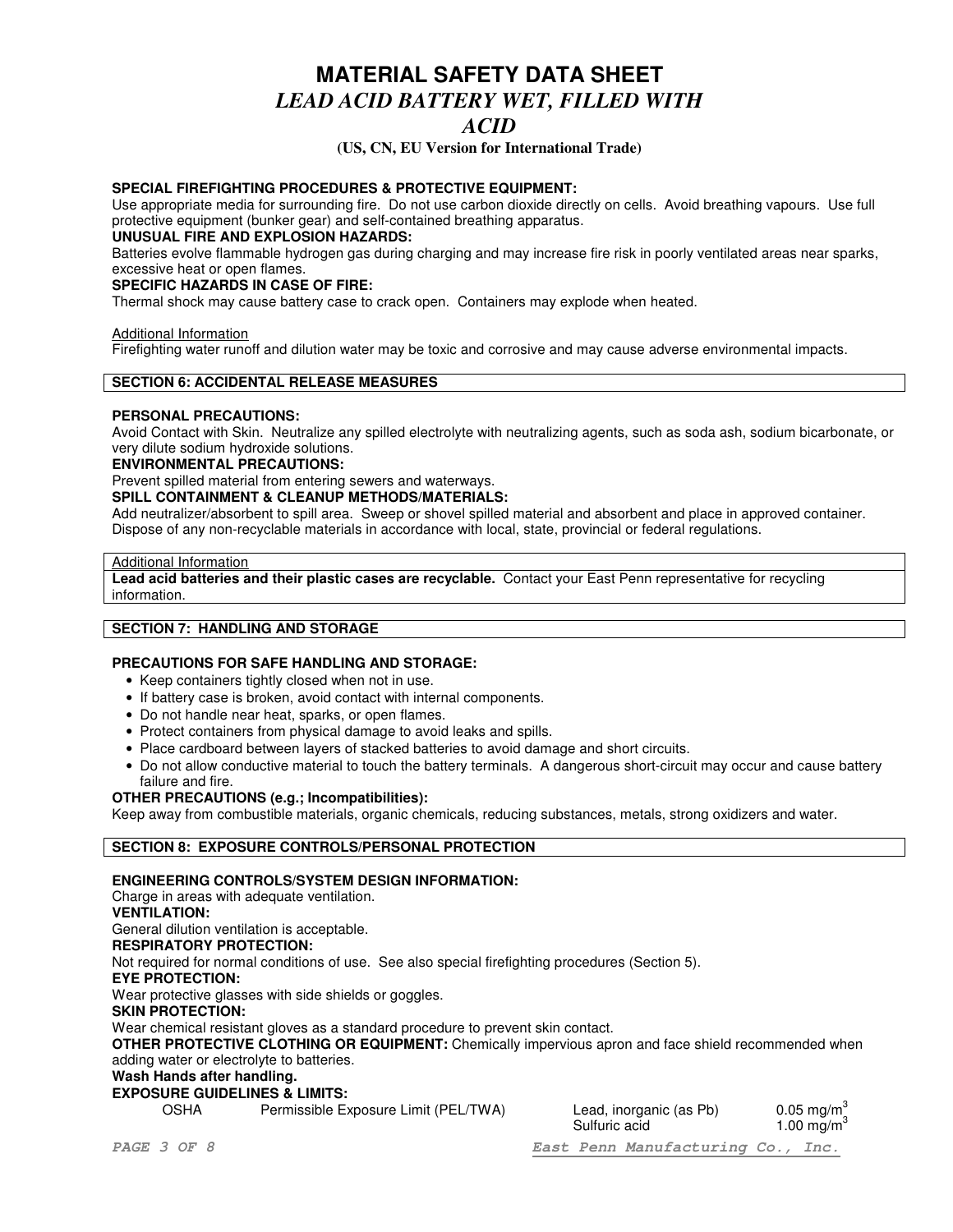#### **(US, CN, EU Version for International Trade)**

#### **EXPOSURE GUIDELINES & LIMITS:**

|                    |                                            | Antimony<br>Arsenic         | $0.50$ mg/m <sup>3</sup><br>$0.01$ mg/m <sup>3</sup> |  |
|--------------------|--------------------------------------------|-----------------------------|------------------------------------------------------|--|
| <b>ACGIH</b>       | 2007 Threshold Limit Value (TLV)           | Lead, inorganic (as Pb)     | $0.05 \text{ mg/m}^3$                                |  |
|                    |                                            | Sulfuric acid               | 0.20 mg/m <sup>3</sup>                               |  |
|                    |                                            | Antimony                    | $0.50 \text{ mg/m}^3$                                |  |
|                    |                                            | Arsenic                     | 0.01 mg/m <sup>3</sup>                               |  |
| Quebec             | Permissible Exposure Value (PEV)           | Lead, inorganic (as Pb)     | 0.15 mg/m <sup>3</sup>                               |  |
|                    |                                            | Sulfuric acid               | 1.00 mg/m $3$ TWA                                    |  |
|                    |                                            |                             | 3.00 $mg/m^3$ STEV                                   |  |
|                    |                                            | Antimony                    | $0.50 \,\mathrm{mg/m^3}$                             |  |
|                    |                                            | Arsenic                     | 0.10 mg/m <sup>3</sup>                               |  |
| Ontario            | Occupational Exposure Level (OEL)          | Lead (designated substance) | 0.10 mg/m <sup>3</sup>                               |  |
|                    |                                            | Sulfuric acid               | 1.00 $mg/m^3$ TWAEV                                  |  |
|                    |                                            |                             | 3.00 mg/m $3$ STEV                                   |  |
|                    |                                            | Antimony                    | 0.50 mg/m <sup>3</sup>                               |  |
|                    |                                            | Arsenic (designated         | 0.01 mg/m <sup>3</sup>                               |  |
|                    |                                            | substance)                  |                                                      |  |
| <b>Netherlands</b> | Maximaal Aanvaarde Concentratie (MAC)      | Lead, inorganic (as Pb)     | 0.15 mg/m <sup>3</sup>                               |  |
|                    |                                            | Sulfuric acid               | 1.00 mg/m <sup>3</sup>                               |  |
| Germany            | Maximale Arbeitsplatzkonzentrationen (MAK) | Lead, inorganic (as Pb)     | 0.10 $mg/m^3$                                        |  |
|                    |                                            | Sulfuric acid               | 1.00 mg/m $3$ TWA                                    |  |
|                    |                                            |                             | 2.00 mg/m <sup>3</sup> STEL                          |  |
|                    |                                            | Antimony                    | $0.50$ mg/m <sup>3</sup>                             |  |
| United             | Occupational Exposure Standard (OES)       | Lead                        | 0.15 mg/m <sup>3</sup>                               |  |
| Kingdom            |                                            | Antimony                    | 0.50 mg/m <sup>3</sup>                               |  |
|                    |                                            | Arsenic                     | 0.10 mg/m <sup>3</sup>                               |  |

TWA: 8-Hour Time-Weighted Average; STE: Short-Term Exposure; mg/m<sup>3</sup>: milligrams per cubic meter of air; NE: Not Established; STEV: Short-Term Exposure Value; TWAEV: Time-Weighted Average Exposure Value; STEL: Short-Term Exposure Limit

Additional Information

- Batteries are housed in polypropylene cases which are regulated as total dust or respirable dust only when they are ground up during recycling. The OSHA PEL for dust is 15 mg/m<sup>3</sup> as total dust or 5 mg/m<sup>3</sup> as respirable dust.
- May be required to meet Domestic Requirements for a Specific Destination(s).

### **SECTION 9: PHYSICAL AND CHEMICAL PROPERTIES**

| Industrial/commercial lead acid battery  |
|------------------------------------------|
| Odourless                                |
| NA.                                      |
| Sulfuric Acid: Liquid; Lead: solid       |
| ا>                                       |
| 235-240°F (113-116°C) (as sulfuric acid) |
| NA.                                      |
| NA                                       |
| 10 mmHq                                  |
| >1                                       |
| $1.27 - 1.33$                            |
| ا >                                      |
| 100% (as sulfuric acid)                  |
| Below room temperature (as hydrogen gas) |
| NA                                       |
| 4% (as hydrogen gas)                     |
| 74% (as hydrogen gas)                    |
| NA                                       |
| Not Available                            |
|                                          |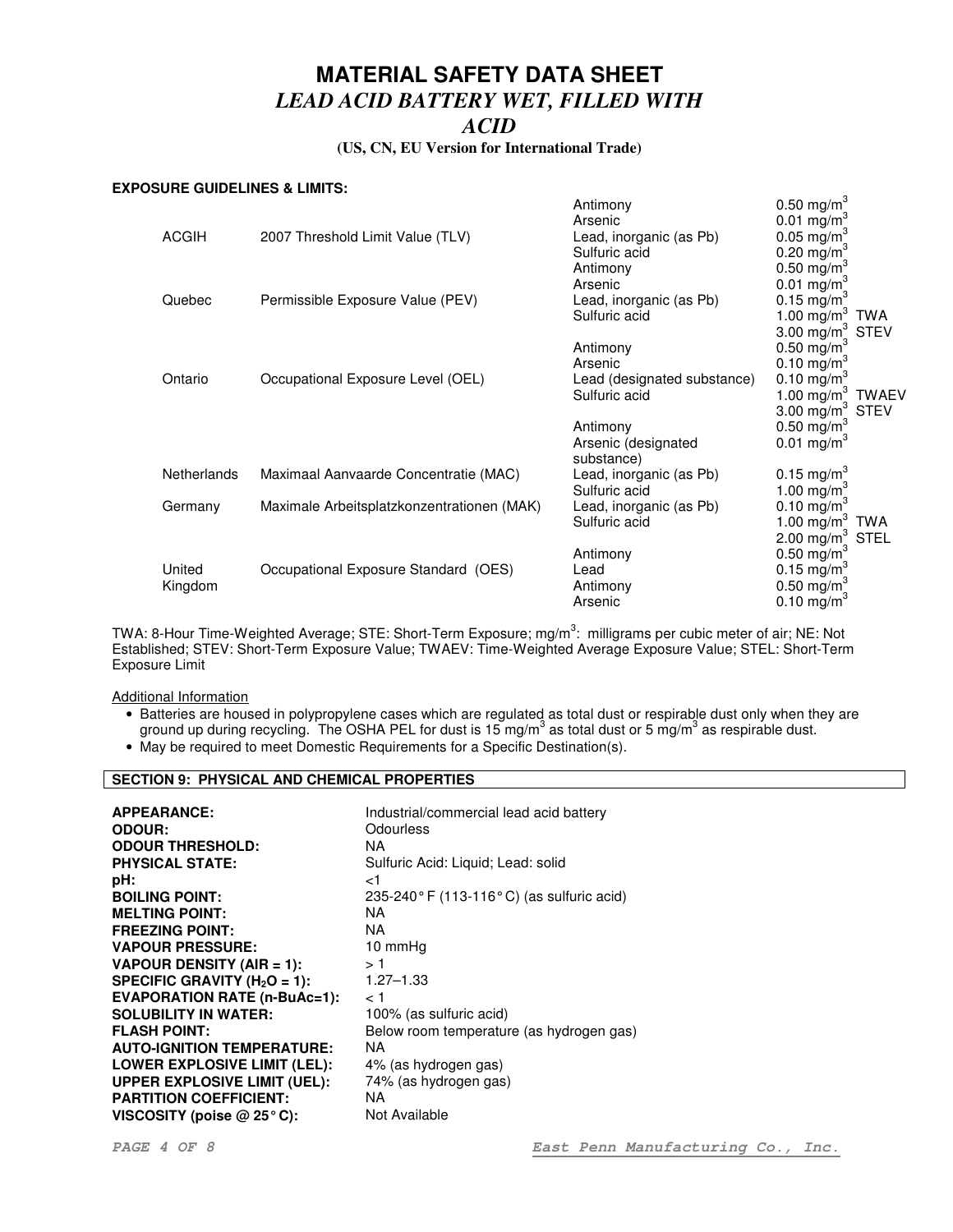### *ACID*

**(US, CN, EU Version for International Trade)**

#### **DECOMPOSITION TEMPERATURE:** Not Available

**FLAMMABILITY/HMIS HAZARD CLASSIFICATIONS (US/CN/EU): As sulfuric acid**

HEALTH: 3 FLAMMABILITY: 0 REACTIVITY: 2

#### **SECTION 10: STABILITY AND REACTIVITY**

| <b>STABILITY:</b><br><b>INCOMPATIBILITY (MATERIAL TO AVOID):</b> | This product is stable under normal conditions at ambient temperature.<br>Strong bases, combustible organic materials, reducing agents, finely<br>divided metals, strong oxidizers, and water. |
|------------------------------------------------------------------|------------------------------------------------------------------------------------------------------------------------------------------------------------------------------------------------|
| <b>HAZARDOUS DECOMPOSITION BY-</b>                               | Thermal decomposition will produce sulfur dioxide, sulfur trioxide,                                                                                                                            |
| <b>PRODUCTS:</b>                                                 | carbon monoxide, sulfuric acid mist, and hydrogen.                                                                                                                                             |
| <b>HAZARDOUS POLYMERIZATION:</b>                                 | Will not occur                                                                                                                                                                                 |
| <b>CONDITIONS TO AVOID:</b>                                      | Overcharging, sources of ignition                                                                                                                                                              |

#### **SECTION 11: TOXICOLOGICAL INFORMATION**

# **ACUTE TOXICITY (Test Results Basis and Comments):**

LD50, Rat:  $2140$  mg/kg LC50, Guinea pig:  $510$  mg/m $^3$ 

Lead: No data available for elemental lead

#### **SUBCHRONIC/CHRONIC TOXICITY (Test Results and Comments):**

Repeated exposure to lead and lead compounds in the workplace may result in nervous system toxicity. Some toxicologists report abnormal conduction velocities in persons with blood lead levels of 50 µg/100 ml or higher. Heavy lead exposure may result in central nervous system damage, encephalopathy and damage to the blood-forming (hematopoietic) tissues.

Additional Information

- Very little chronic toxicity data available for elemental lead.
- Lead is listed by IARC as a 2B carcinogen: possible carcinogen in humans. Arsenic is listed by IARC, ACGIH, and NTP as a carcinogen, based on studies with high doses over long periods of time. The other ingredients in this product, present at equal to or greater than 0,1% of the product, are not listed by OSHA, NTP, or IARC as suspect carcinogens.
- $\bullet$  The 19<sup>th</sup> Amendment to EC Directive 67/548/EEC classified lead compounds, but not lead in metal form, as possibly toxic to reproduction. Risk phrase 61: May cause harm to the unborn child, applies to lead compounds, especially soluble forms.

#### **SECTION 12: ECOLOGICAL INFORMATION**

#### **PERSISTENCE & DEGRADABILITY:**

Lead is very persistent in soils and sediments. No data available on biodegradation.

#### **BIOACCUMULATIVE POTENTIAL (Including Mobility):**

Mobility of metallic lead between ecological compartments is low. Bioaccumulation of lead occurs in aquatic and terrestrial animals and plants, but very little bioaccumulation occurs through the food chain. Most studies have included lead compounds, not solid inorganic lead.

#### **AQUATIC TOXICITY (Test Results & Comments):**

Sulfuric acid: 24-hour LC50, fresh water fish *(Brachydanio rerio)*: 82 mg/l

96-hour LOEC, fresh water fish *(Cyprinus carpio)*: 22 mg/l (lowest observable effect concentration)

Lead (metal): No data available

#### Additional Information

- No known effects on stratospheric ozone depletion.
- Volatile organic compounds: 0% (by Volume)
- Water Endangering Class (WGK): NA

#### **SECTION 13: DISPOSAL CONSIDERATIONS**

#### **WASTE DISPOSAL METHOD:**

Following local, State/Provincial, and Federal/National regulations applicable to end-of-life characteristics will be the responsibility of the end-user.

*PAGE 5 OF 8 East Penn Manufacturing Co., Inc.*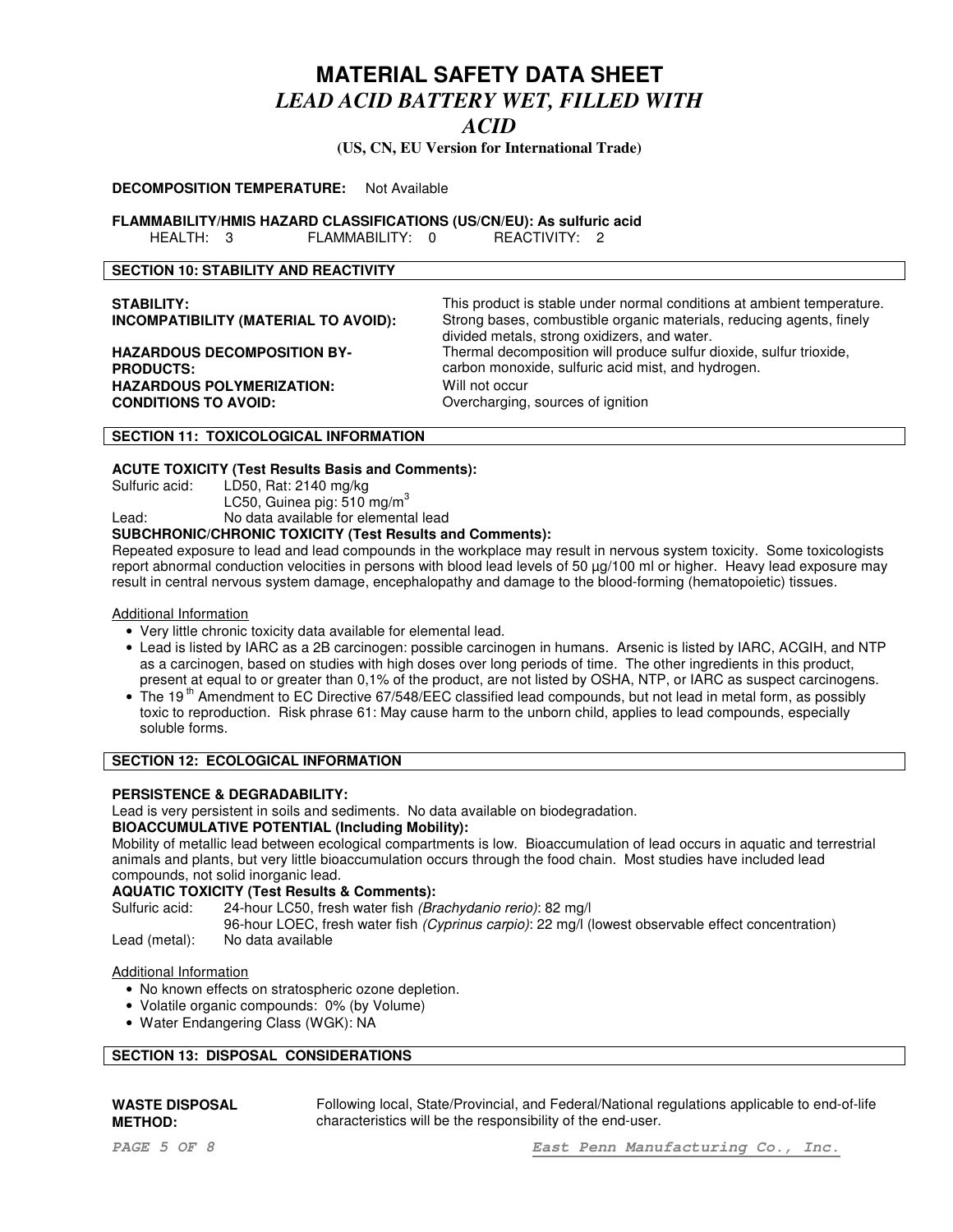#### **(US, CN, EU Version for International Trade)**

# **HAZARDOUS WASTE**

**CLASS/CODE:** US - Not applicable to finished product as manufactured for distribution into commerce. CN – Not applicable to finished product as manufactured for distribution into commerce. EWC – Not applicable to finished product as manufactured for distribution into commerce.

| Additional Information |                                                                                                                     |
|------------------------|---------------------------------------------------------------------------------------------------------------------|
|                        | Not Included – Recycle or dispose as allowed by local jurisdiction for the end-of-life characteristics as-disposed. |

#### **SECTION 14: TRANSPORT INFORMATION**

#### **GROUND – US-DOT/CAN-TDG/EU-ADR/APEC-ADR:** Batteries, Wet, Filled with Acid Hazard Class 8 ID Number UN2794 Packing Group **AIRCRAFT – ICAO-IATA:** Batteries, Wet, Filled with Acid Hazard Class 8 ID Number UN2794 Packing Group *Reference IATA packing instructions 870* **VESSEL – IMO-IMDG:** Batteries, Wet, Filled with Acid Hazard Class 8 ID Number UN2794 Packing Group *Reference IMDG packing instructions P801* Additional Information

Transport requires proper packaging and paperwork, including the Nature and Quantity of goods, per applicable origin/destination/customs points as-shipped.

#### **SECTION 15: REGULATORY INFORMATION**

### **INVENTORY STATUS:**

All components are listed on the TSCA; EINECS/ELINCS; and DSL, unless noted otherwise below.

#### **U.S. FEDERAL REGULATIONS:**

TSCA Section 8b – Inventory Status: All chemicals comprising this product are either exempt or listed on the TSCA Inventory.

TSCA Section 12b – Export Notification: If the finished product contains chemicals subject to TSCA Section 12b export notification, they are listed below:

| Chemical | CAS# |
|----------|------|
| None     | ΝA   |

CERCLA (COMPREHENSIVE RESPONSE COMPENSATION, AND LIABILITY ACT) Chemicals present in the product which could require reporting under the statute:

| <u>Undimodia broading in the product willow obdite require reporting ander the statute.</u>                       |                                  |      |  |
|-------------------------------------------------------------------------------------------------------------------|----------------------------------|------|--|
| <b>Chemical</b>                                                                                                   | CAS#                             |      |  |
| Lead                                                                                                              | 7439-92-1                        |      |  |
| Sulfuric acid                                                                                                     | 7664-93-9                        |      |  |
| <b>SARA TITLE III (SUPERFUND AMENDMENTS AND REAUTHORIZATION ACT)</b>                                              |                                  |      |  |
| The finished product contains chemicals subject to the reporting requirements of Section 313 of SARA Title III.   |                                  |      |  |
| <b>Chemical</b>                                                                                                   | CAS#                             | % wt |  |
| Lead                                                                                                              | 7439-92-1                        | 65   |  |
| Sulfuric acid                                                                                                     | 7664-93-9                        | 25   |  |
| <b>CERCLA SECTION 311/312 HAZARD CATEGORIES:</b> Note that the finished product is exempt from these regulations, |                                  |      |  |
| but lead and sulfuric acid above the thresholds are reportable on Tier II reports.                                |                                  |      |  |
| Fire Hazard                                                                                                       | No.                              |      |  |
| Pressure Hazard                                                                                                   | No.                              |      |  |
| <b>Reactivity Hazard</b>                                                                                          | No.                              |      |  |
| Immediate Hazard                                                                                                  | Yes (Sulfuric acid is Corrosive) |      |  |
| Delayed Hazard                                                                                                    | No                               |      |  |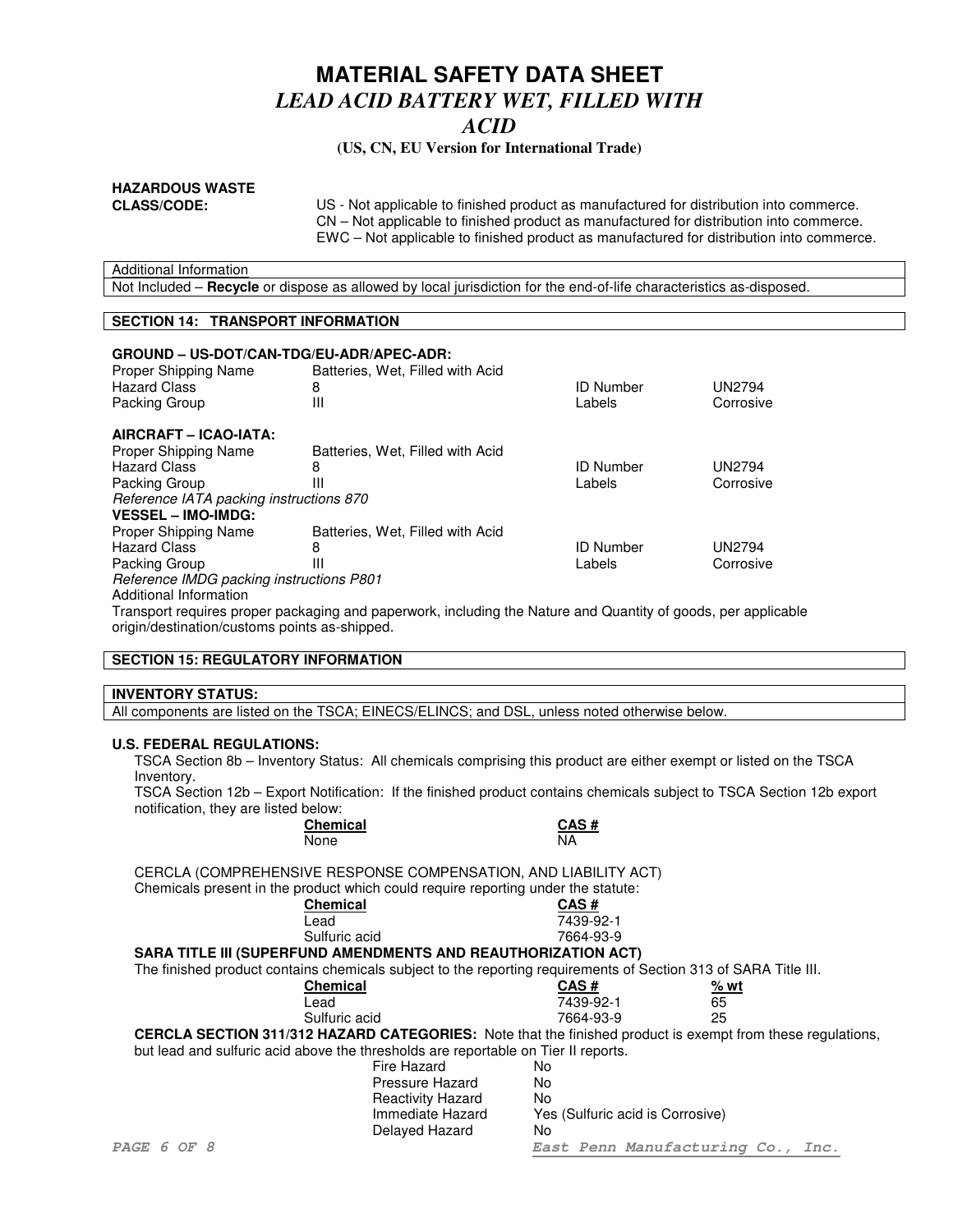### *ACID*

#### **(US, CN, EU Version for International Trade)**

#### **STATE REGULATIONS (US):**

#### **California Proposition 65**

The following chemicals identified to exist in the finished product as distributed into commerce are known to the State of California to cause cancer, birth defects, or other reproductive harm:

| <b>Chemical</b>                                        | CAS#      | % Wt |  |
|--------------------------------------------------------|-----------|------|--|
| Arsenic (as arsenic oxides)                            | 7440-38-2 | <0.1 |  |
| Strong inorganic acid mists including<br>sulfuric acid | NA        | 25   |  |
| ∟ead                                                   | 7439-92-1 | 65   |  |

#### **California Consumer Product Volatile Organic Compound Emissions**

This Product is not regulated as a Consumer Product for purposes of CARB/OTC VOC Regulations, as-sold for the intended purpose and into the industrial/Commercial supply chain.

#### **INTERNATIONAL REGULATIONS (Non-US):**

#### **Canadian Domestic Substance List (DSL)**

All ingredients remaining in the finished product as distributed into commerce are included on the Domestic Substances List.

#### **WHMIS Classifications**

Class E: Corrosive materials present at greater than 1%

This product has been classified in accordance with the hazard criteria of the Controlled Products Regulations (CPR) and the MSDS contains all the information required by the Controlled Products Regulations.

#### **NPRI and Ontario Regulation 127/01**

This product contains the following chemicals subject to the reporting requirements of Canada NPRI +/or Ont. Reg. 127/01:

| <b>Chemical</b> | CAS#                         | Wt<br>% |
|-----------------|------------------------------|---------|
| Lead            | 7439-92-1                    | 65      |
| Sulfuric acid   | 7664-93-9                    | 25      |
| .               | $\cdots$<br>$\cdots$<br>$-1$ |         |

European Inventory of Existing Commercial Chemical Substances (EINECS) All ingredients remaining in the finished product as distributed into commerce are exempt from, or included on, the European Inventory of Existing Commercial Chemical Substances.

#### **European Communities (EC) Hazard Classification according to directives 67/548/EEC and 1999/45/EC.**

| <b>R-Phrases</b> | <b>S-Phrases</b> |
|------------------|------------------|
| 35, 36, 38       | 1/2, 26, 30, 45  |

| S-Phrases       |
|-----------------|
| 1/2, 26, 30, 45 |

#### Additional Information

This product may be subject to Restriction of Hazardous Substances (RoHS) regulations in Europe and China, or may be regulated under additional regulations and laws not identified above, such as for uses other than described or asdesigned/as-intended by the manufacturer, or for distribution into specific domestic destinations.

#### **SECTION 16: OTHER INFORMATION**

#### **OTHER INFORMATION:**

Distribution into Quebec to follow Canadian Controlled Product Regulations (CPR) 24(1) and 24(2).

Distribution into the EU to follow applicable Directives to the Use, Import/Export of the product as-sold.

#### **Sources of Information:**

International Agency for Research on Cancer (1987), *IARC Monographs on the Evaluation of Carcinogenic Risks to Humans: Overall Evaluations of Carcinogenicity: An updating of IARC Monographs Volumes 1-42, Supplement 7, Lyon,* France. Ontario Ministry of Labour Regulation 654/86. Regulations Respecting Exposure to Chemical or Biological Agents. RTECS – Registry of Toxic Effects of Chemical Substances, National institute for Occupational Safety and Health.

#### **MSDS/SDS PREPARATION INFORMATION:**

DATE OF ISSUE: *30 April 2013* SUPERCEDES: *16 December 2011*

#### **DISCLAIMER:**

This Material Safety Data Sheet is based upon information and sources available at the time of preparation or revision date. The information in the MSDS was obtained from sources which we believe are reliable, but are beyond our direct supervision or control. We make no Warranty of Merchantability, Fitness for any particular purpose or any other Warranty, Expressed or Implied, with respect to such information and we assume no liability resulting from its use. For this and other reasons, we do